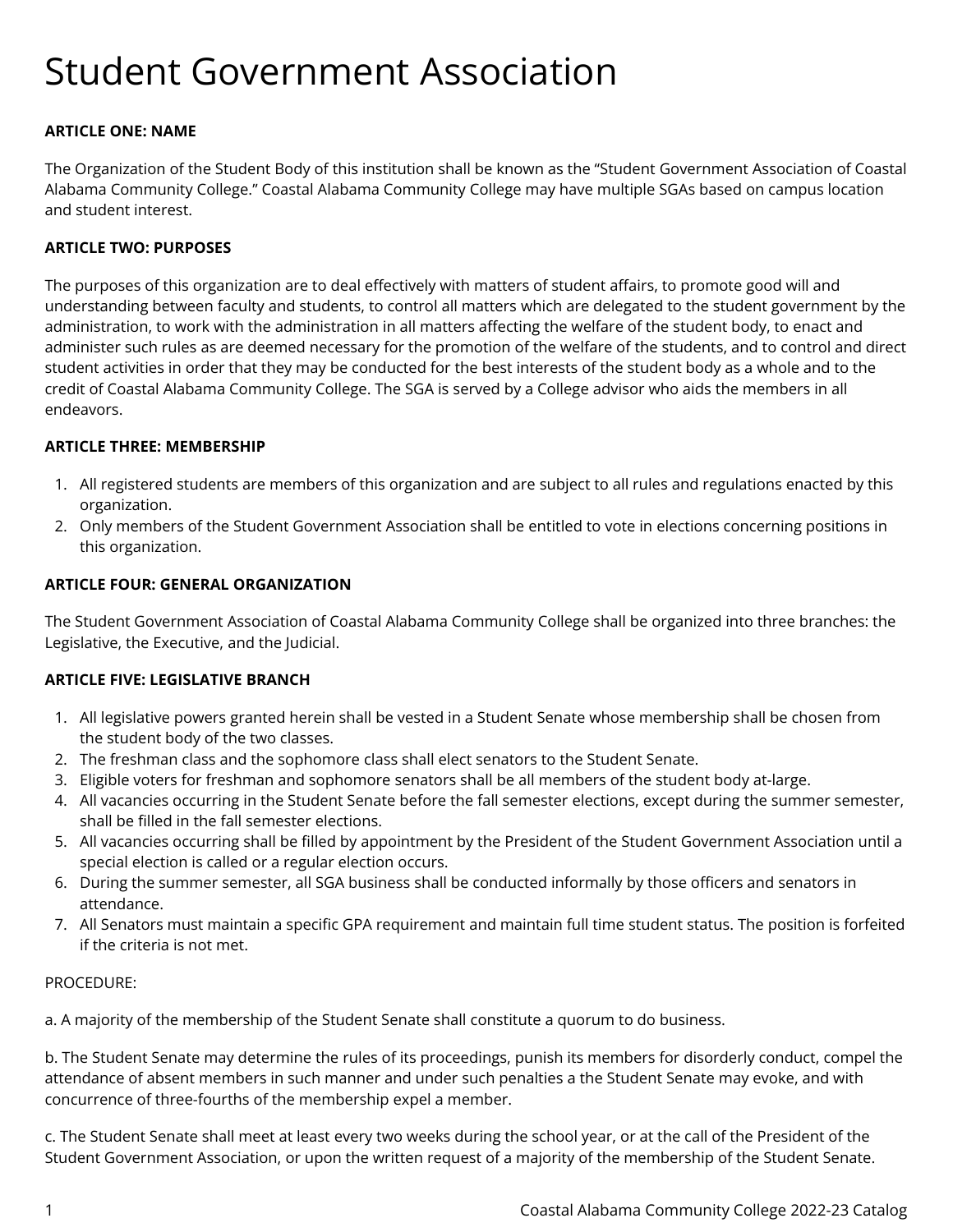d. All enactments of the Student Senate, including changes in the Rules and Regulations of the Student Government Association, shall be passed by a majority vote unless otherwise specified in the Constitution.

DUTIES:

a. To set up permanent and/or temporary committees from within the Student Senate membership as it sees fit;

d. To approve by two-thirds vote of the Senators present and all voting members of the Executive Cabinet of the Student Government Association;

e. To override the veto of the President of the Student Government Association by a vote of two-thirds of the membership of the Student Senate;

f. To create or abolish any Executive Cabinet post upon recommendation by the President of the Student Government Association;

g. To enact or revise By-Laws of the Student Government Association;

h. To grant to all student organizations the privilege of establishment on the campus, and to set standards for the recognition of such organizations;

# **ARTICLE SIX: EXECUTIVE BRANCH**

- 1. All executive powers granted herein shall be vested in a President of the Student Government Association.
- 2. The President of the Student Government Association shall be assisted by a Vice President, a Secretary, an Executive Cabinet, and an Inter-club Council as needed.
- 3. The President, Vice President, and Secretary of the Student Government Association shall be chosen for a term of one year in the spring semester elections and must be a full-time student and must maintain a specifc GPA with fulltime student status. An officer forfeits the office if the criteria is not met.
- 4. Vacancies:

a. If the office of the President shall become vacant, it shall be filled by the Vice President.

b. If the office of Vice President shall become vacant before the fall semester elections, it shall be filled in the fall semester elections, but if said office shall become vacant at any other time, it shall be filled by the President Pro-Tem of the Student Senate.

c. If the office of both President and Vice President should become vacant after the fall semester elections, the President Pro-Tem of the Student Senate shall assume the office of President unless the Student Senate shall see fit to call a special election to fill said vacancies.

d. If the office of either Secretary or Treasurer of the Student Government Association shall become vacant before the fall semester elections, it shall be filled in the fall semester elections, but if it should become vacant at any other time, the President of the Student Government Association shall fill the vacancy by appointment.

e. In cases of impeachment, the impeached is subject to immediate expulsion from the Student Government Association by three-fourths vote of the Student Senate and approval by the President when the President is not being impeached. In cases where the President is being impeached, the Vice President shall act as president.

# PRESIDENT OF THE STUDENT GOVERNMENT ASSOCIATION DUTIES:

- 1. To execute the Rules and Regulations enacted by the Student Senate;
- 2. To call and preside over meetings of the Executive Cabinet;
- 3. To appoint all members of the Executive Cabinet with the approval of two-thirds of those voting in the Student Senate;
- 4. To remove at will any member of the Executive Cabinet;
- 5. To recommend that the Student Senate create or abolish Executive Cabinet positions;
- 6. To fill all vacancies in the Student Senate occurring after the fall semester elections;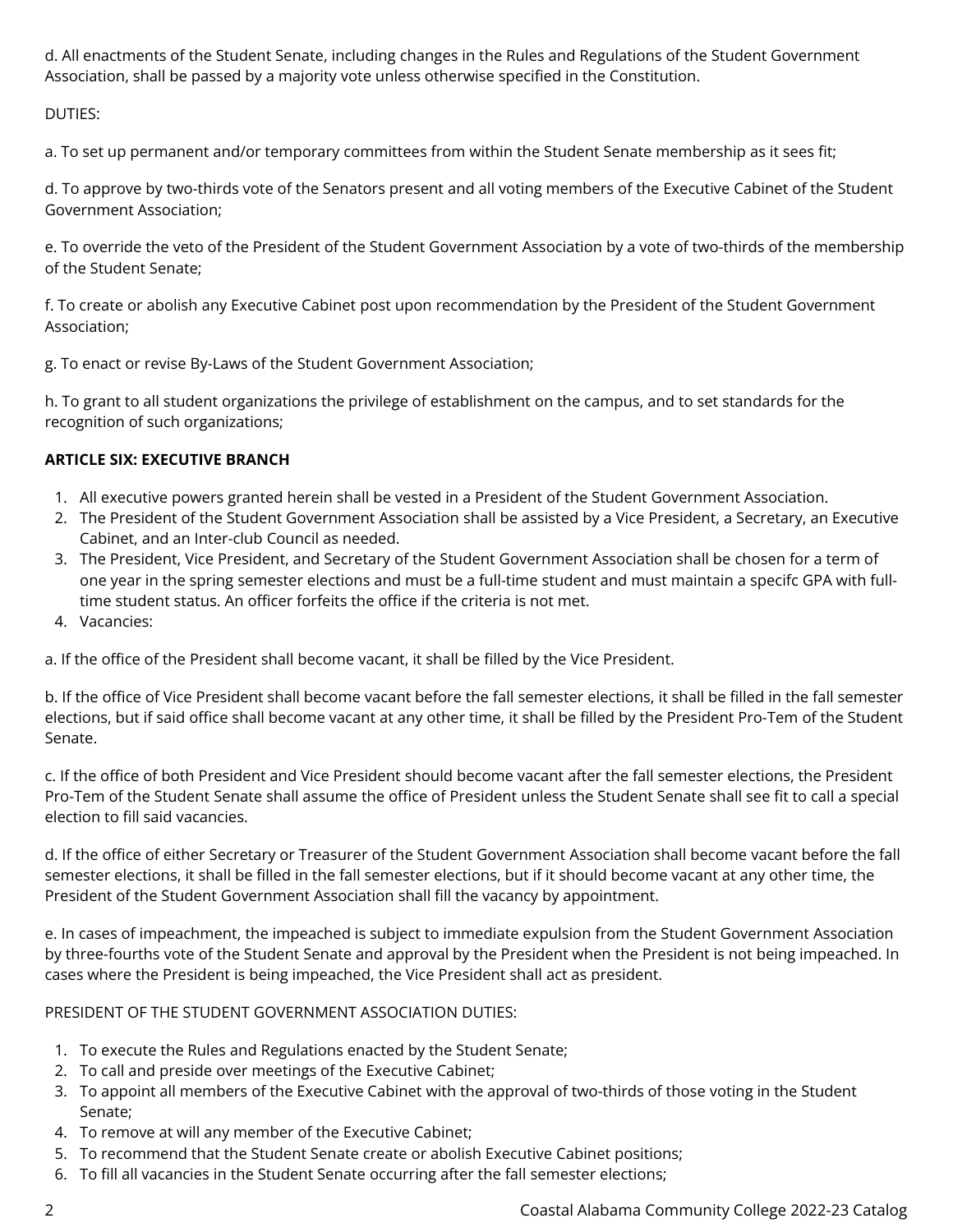- 7. To call special meetings of the Student Senate;
- 8. To bring before the Judicial Branch of the Student Government Association charges against any Student Senate approved organization for violation of provisions governing the regulation of such organization;
- 9. To sign or veto acts of the Student Senate. If the President does not veto any act of the Student Senate within ten days after its passage, such acts shall become valid without the President's signature;
- 10. To have published prior to all elections, including notice of such vacancies as are to be filled in said elections;
- 11. To serve as ex-officio member of the Student Senate;
- 12. To require, when requested, a written interpretation from the Judicial Branch on any provision of the Constitution or the Rules and Regulations of the Student Government Association; and
- 13. To execute all duties found in this Constitution and the Rules and Regulations of the Student Government Association.

## VICE-PRESIDENT OF THE STUDENT GOVERNMENT ASSOCIATION DUTIES:

- 1. To execute the duties of the President of the Student Government Association in the absence of the President;
- 2. To preside over all meetings of the Student Senate and to cast a vote in the Student Senate in the case of a tie;
- 3. To perform such duties as the President of the Student Government Association may assign; and
- 4. To appoint the members of all committees of the Student Senate and serve as ex-officio member of all such committees.

## SECRETARY OF THE STUDENT GOVERNMENT ASSOCIATION DUTIES:

- 1. To serve as Recording Secretary of the Executive Cabinet;
- 2. To serve as clerk of the Student Senate;
- 3. To handle correspondence;
- 4. To perform all other duties as may be given them by the President of the Student Government Association; and
- 5. The Secretary shall have the power to appoint secretarial assistants subject to approval by the Student Government President. Their duties shall consist of what the secretary deems necessary and all members are subject to removal at any time by the secretary.

## ARTICLE SEVEN: EXECUTIVE CABINET

- 1. The President of the Student Government Association shall appoint, with approval of two-thirds of the membership of the Student Senate present and voting, the following members of the Executive Cabinet who shall be responsible for the execution of their duties and who may be removed from office at any time by the President of the Student Government Association:
- 2. Membership on the Executive Cabinet shall be governed by the following qualifications:
- 1. a. The grade-point requirements for members of the Cabinet shall be 2.0.
- 2. The duties of the members of the Executive Cabinet shall be as follows:

a. To serve as advisers to the President of the Student Government Association and to aid in planning the policy for the Executive Branch of the Student Government Association;

b. To execute, under the supervision of the President of the Student Government Association, all Rules and Regulations of the Student Government Association;

c. To meet at least monthly with the President of the Student Government Association or at their request;

d. To appear before the Student Senate, when requested, to discuss student affairs and to answer all questions from members of the Student Senate concerning their respective Cabinet departments; and e. To appoint as many assistants as each department director feels is necessary for the proper functioning of his/her department, and to inform the President of said appointments.

## **ARTICLE EIGHT: INTER-CLUB COUNCIL**

Membership on the Inter-Club Council shall be as follows: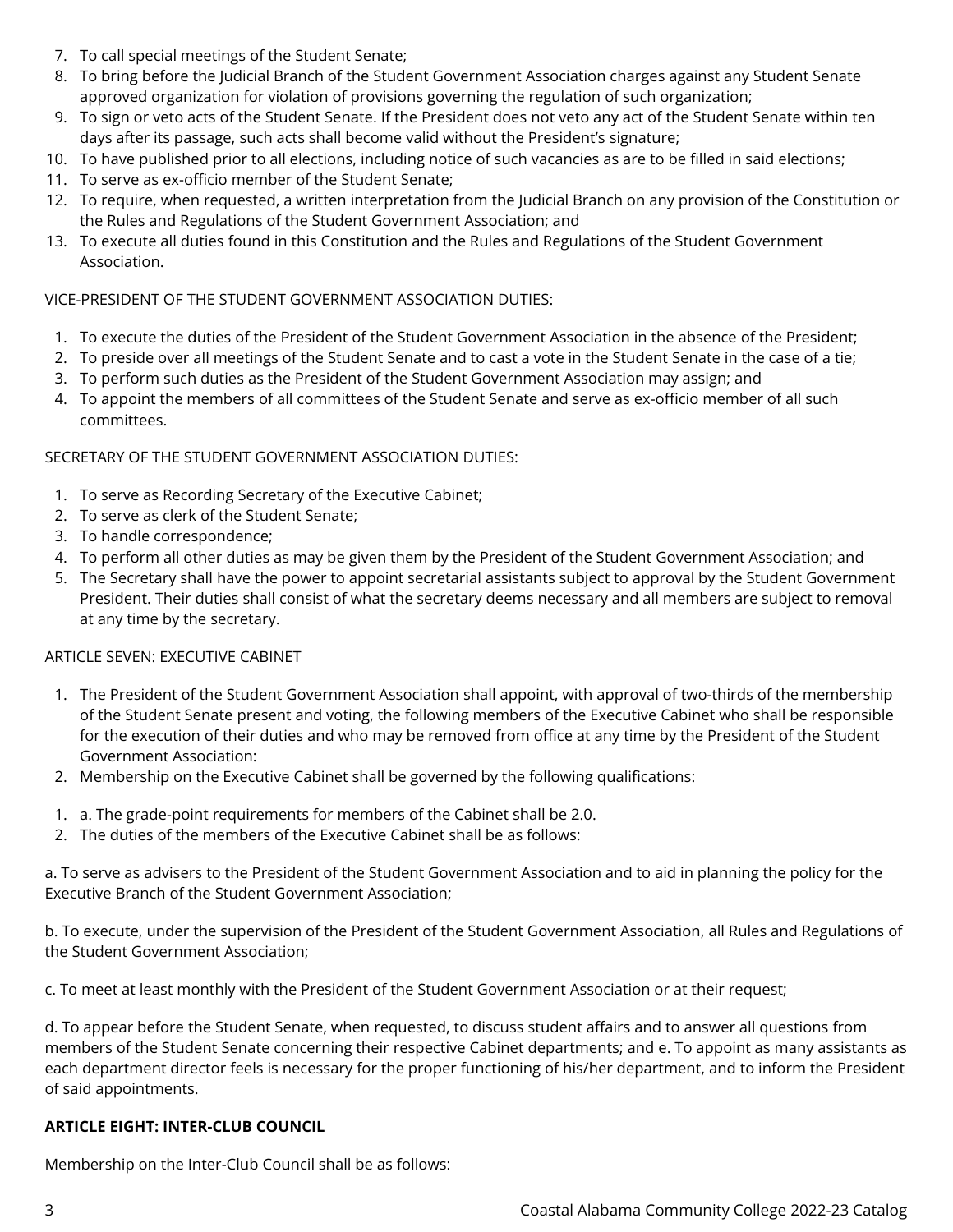- 1. a. The President of the Student Government Association, who shall serve as Chairman;
- 2. b. The Director of Social Activities, who shall serve as Co-Chairman; and c. Two Representatives from each of the recognized clubs and/or extracurricular activities.

The Inter-Club Council shall meet at least monthly or at the call of the Chairman.

## **ARTICLE NINE: JUDICIAL BRANCH**

- 1. All Judicial power granted herein shall be vested in a Judicial Body composed of two faculty members and three student members, who shall be appointed by the President of the Student Government Association and approved by a two-thirds vote of the membership of the Student Senate. The faculty members shall be selected for approval by the faculty senate. A faculty member shall act as chief justice and vote only in case of a tie.
- 2. All members of the Judicial Body shall take office when needed upon appointment by the President and shall serve for a period of one year or until their successors are appointed.
- 3. The Judicial Body shall have the following duties:

a. To have sole jurisdiction in all cases involving the interpretation of the Constitution and the Rules and Regulations of the Student Government Association;

b. To have jurisdiction in all cases involving offenses against the provisions of this Constitution or the Rules and Regulations of the SGA;

All decisions of the Judicial Body shall be decided by a majority vote of its membership.

## **ARTICLE TEN: GENERAL ELECTIONS**

1. The schedule for elections shall be as follows:

a. The election of Student Government Officers and Sophomore Senators shall be held in April, and the election of Freshman Senators and Senators-at-large shall be in September.

b. All appointments for Executive Cabinet and the Judicial Body must be completed within two weeks after the fall semester elections.

c. All special elections shall be held on a date designated by the President of the Student Government.

d. The President of the SGA, upon approval of two-thirds of the members voting in the Student Senate, may change the above date for elections.

- 2. Election procedure shall be as follows:
- a. All applications and elections will be handle via myCA
- 3. Voting qualifications shall be as follows:

a. All members of this organization are eligible to vote in the fall semester elections by virtue of being a registered student of this College.

b. All members of this organization are eligible to vote in any special election affecting all of the student body.

4. Qualifications for candidates for officers shall be as follows:

a. All candidates except those seeking the SGA presidency must have either a 2.0 overall average or a 2.5 average for the preceding semester. Those candidates seeking the presidency must possess a 2.5 overall average.

b. All candidates must be full-time sophomore students at this College during the next academic year.

c. All freshmen running for office in the fall semester elections must be enrolled full-time with this College.